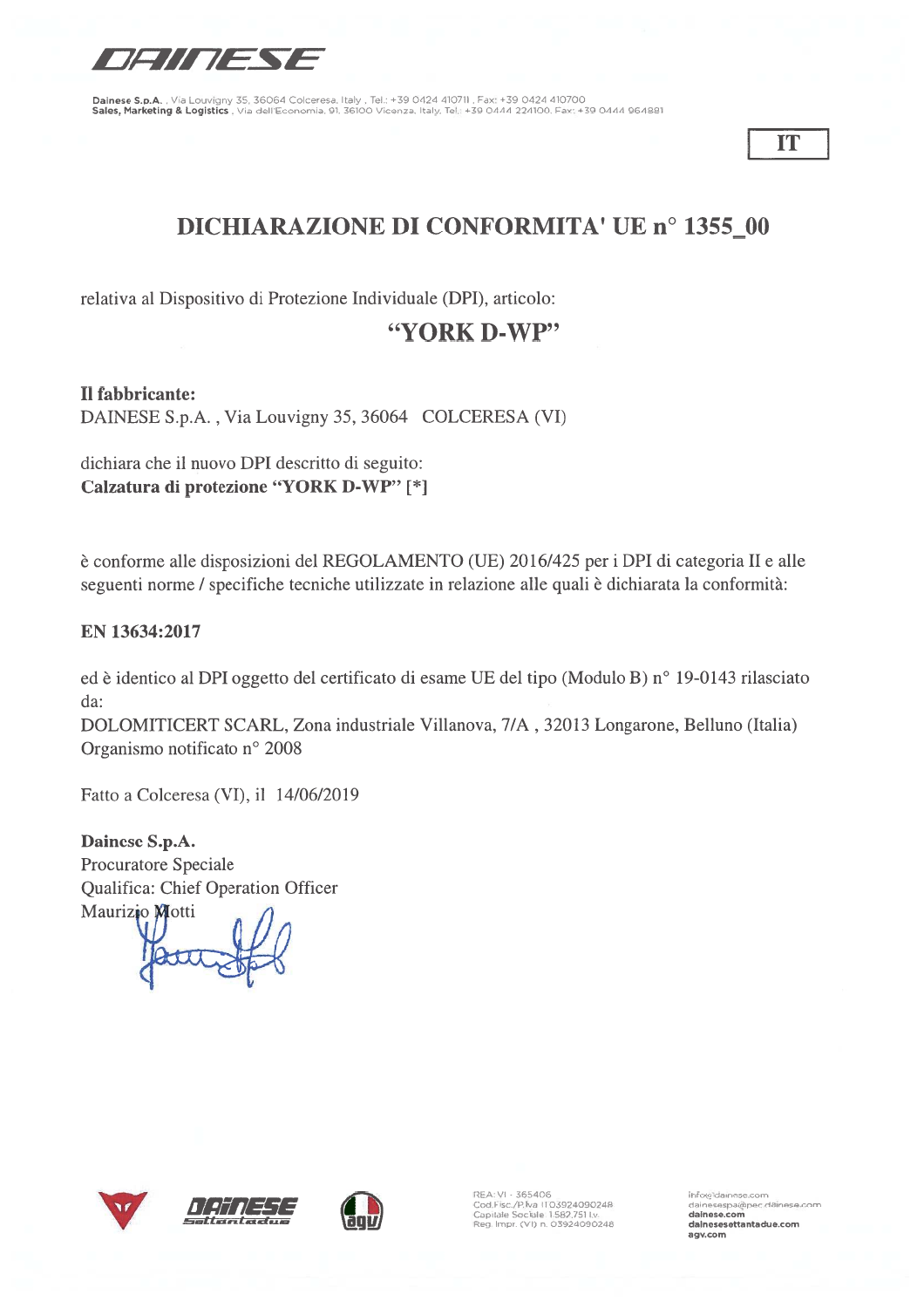

### *COURTESY TRANSLATION* **GB**

## **DECLARATION OF CONFORMITY EU no. 1355\_00**

for the Personal Protective Equipment (PPE), item:

## **"YORK D-WP"**

**The manufacturer:** DAINESE S.p.A. , Via Louvigny 35, 36064 COLCERESA (VI)

declares that the new PPE described below: **Protective footwear "YORK D-WP" [\*]**

complies with the provisions of REGULATION (EU) 2016/425 for category II PPE and with the following standards / technical specifications used and in relation to which conformity is declared:

#### **EN 13634:2017**

DOLOMITICERT SCARL, Zona industriale Villanova, 7/A , 32013 Longarone, Belluno (Italia) Notified Body no. 2008 and is identical to the PPE covered by the EU type examination certificate (Form B) no. 19-0143 issued by:

Done in Colceresa (VI), on 06/14/2019

**Dainese S.p.A.** Attorney in Fact Position: Chief Operation Officer Maurizio Motti







REA: VI - 365406<br>Cod.Fisc./P.Iva IT03924090248<br>Capitale Sociale: 1.582.751 I.v. Reg. Impr. (VI) n. 03924090248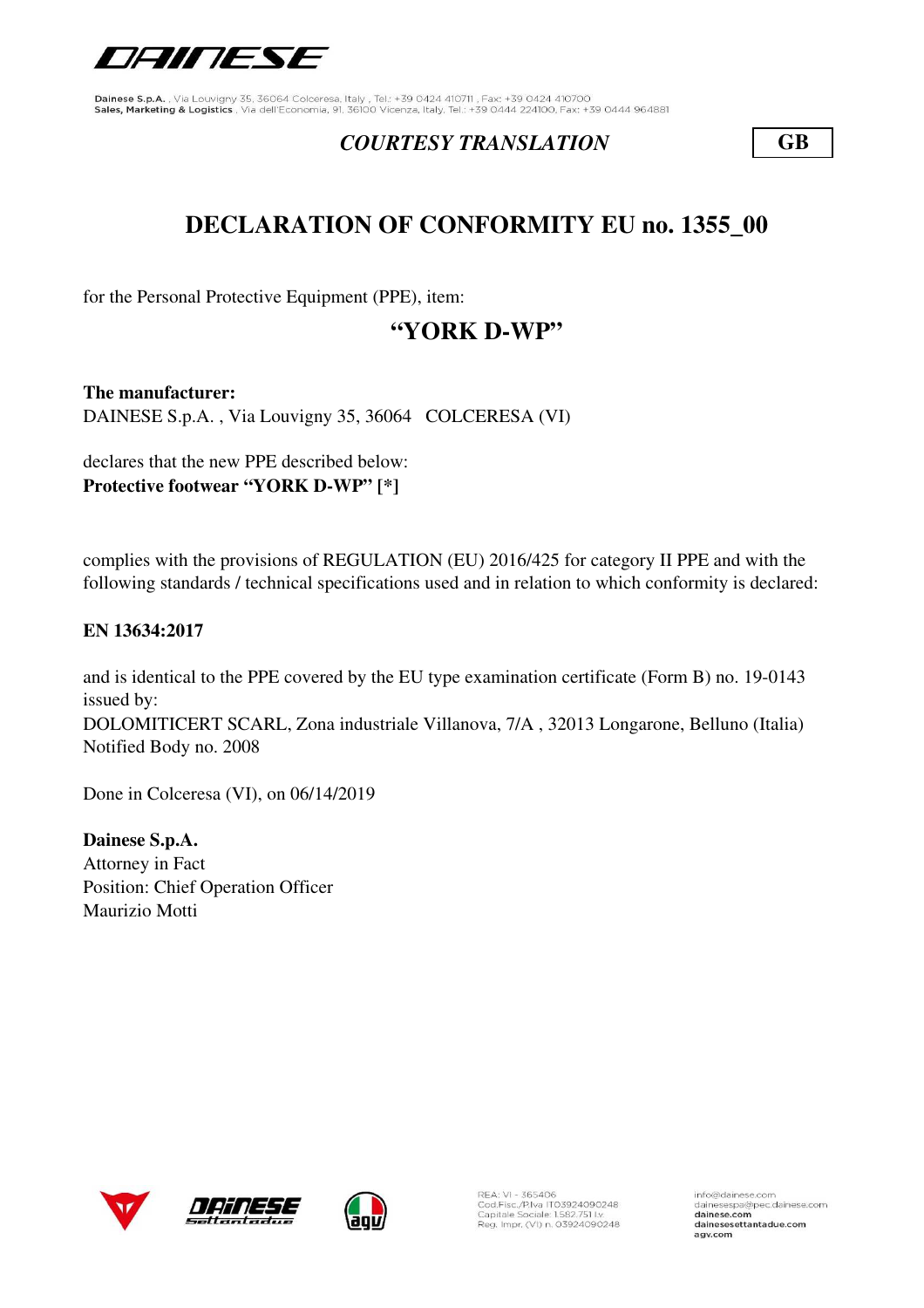

## *HÖFLICHKEITSÜBERSETZUNG* **DE**

# **ÜBEREINSTIMMUNGSERKLÄRUNG EU Nr. 1355\_00**

zur persönlichen Schutzausrüstung (PSA), Artikel:

## **"YORK D-WP"**

**Der Hersteller:**

DAINESE S.p.A. , Via Louvigny 35, 36064 COLCERESA (VI)

erklärt, dass die neue, nachfolgend beschriebene PSA: **Schutzschuh "YORK D-WP" [\*]**

den Vorschriften des REGLEMENTS (EU) 2016/425 für die PSA der Kategorie II und den folgenden Normen / hier angewendeten technischen Spezifikationen entspricht, aufgrund derer die Übereinstimmung erklärt wurde: **EN 13634:2017**

Es entsprich dem PSA, dem Betreff des EU-Prüfungszertifikates (Formblatt B ) Nr. 19-0143 ausgestellt von: DOLOMITICERT SCARL, Zona industriale Villanova, 7/A , 32013 Longarone, Belluno (Italia) Zulassungsstelle Nr. 2008

Erfolgt in Colceresa (VI), am 14/06/2019

**Dainese S.p.A.** Fachanwalt Qualifikation: Betriebsleiter Maurizio Motti







REA: VI - 365406<br>Cod.Fisc./P.Iva IT03924090248<br>Capitale Sociale: 1.582.751 I.v. Reg. Impr. (VI) n. 03924090248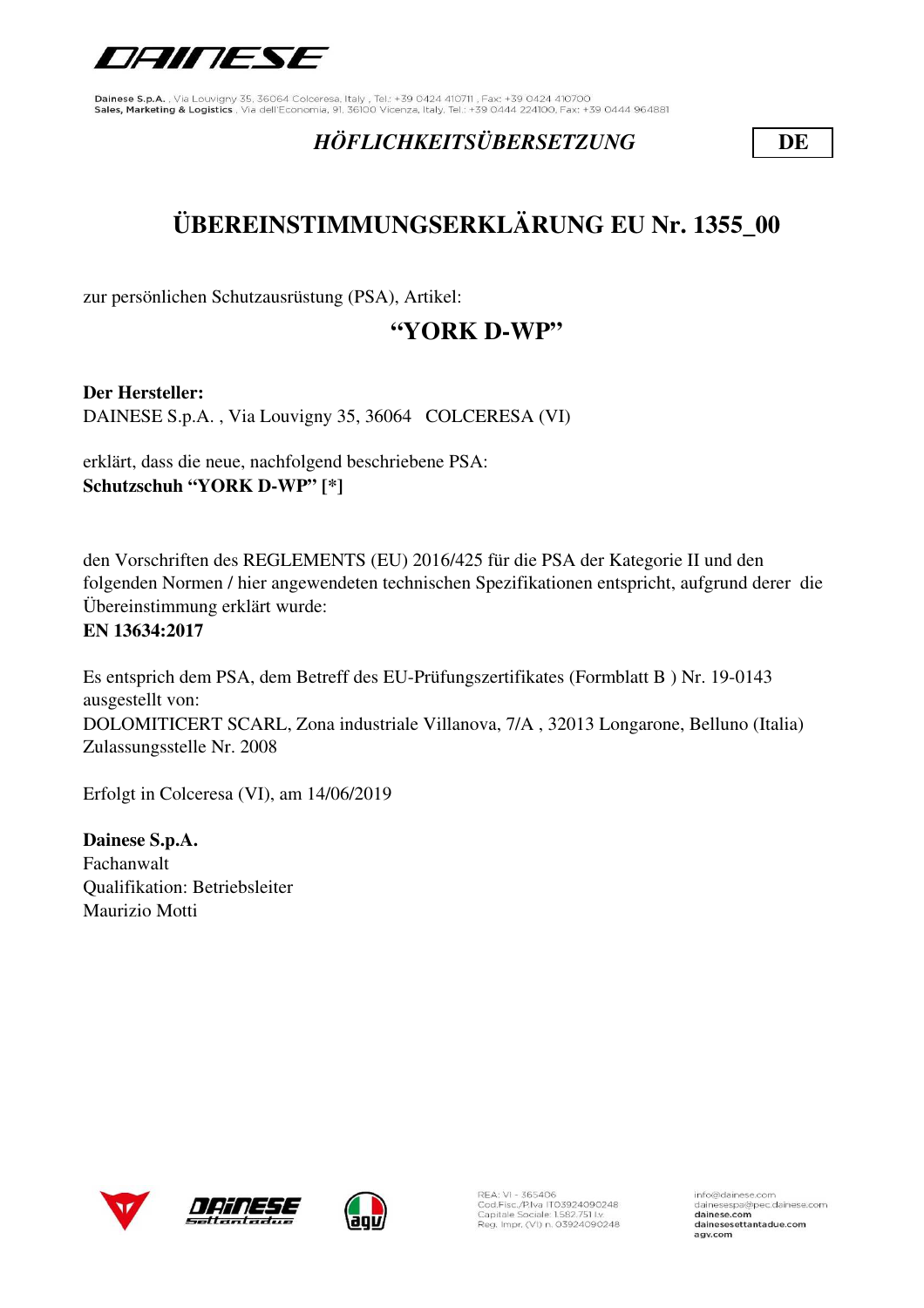

### *TRADUCTION DE COURTOISIE* **FR**

# **DÉCLARATION DE CONFORMITÉ UE N° 1355\_00**

relative à l'équipement de protection individuelle (EPI), article :

## **"YORK D-WP"**

**Le fabriquant :** DAINESE S.p.A. , Via Louvigny 35, 36064 COLCERESA (VI)

déclare que le nouvel EPI décrit ci-dessous : **Chaussure de protection "YORK D-WP" [\*]**

est conforme aux dispositions du RÈGLEMENT (UE) 2016/425 relatif aux EPI de catégorie II et aux normes / spécifications techniques suivantes utilisées, sur la base desquelles la conformité est déclarée :

### **EN 13634:2017**

et est identique à l'EPI faisant l'objet de l'attestation d'examen UE de type (Module B) n° 19-0143 delivrée par :

DOLOMITICERT SCARL, Zona industriale Villanova, 7/A , 32013 Longarone, Belluno (Italia) Organisme notifié n° 2008

Fait à Colceresa (VI), le 14/06/2019

**Dainese S.p.A.** Mandataire spécial Fonction : Directeur des opérations Maurizio Motti







REA: VI - 365406<br>Cod.Fisc./P.Iva IT03924090248<br>Capitale Sociale: 1.582.751 I.v. Reg. Impr. (VI) n. 03924090248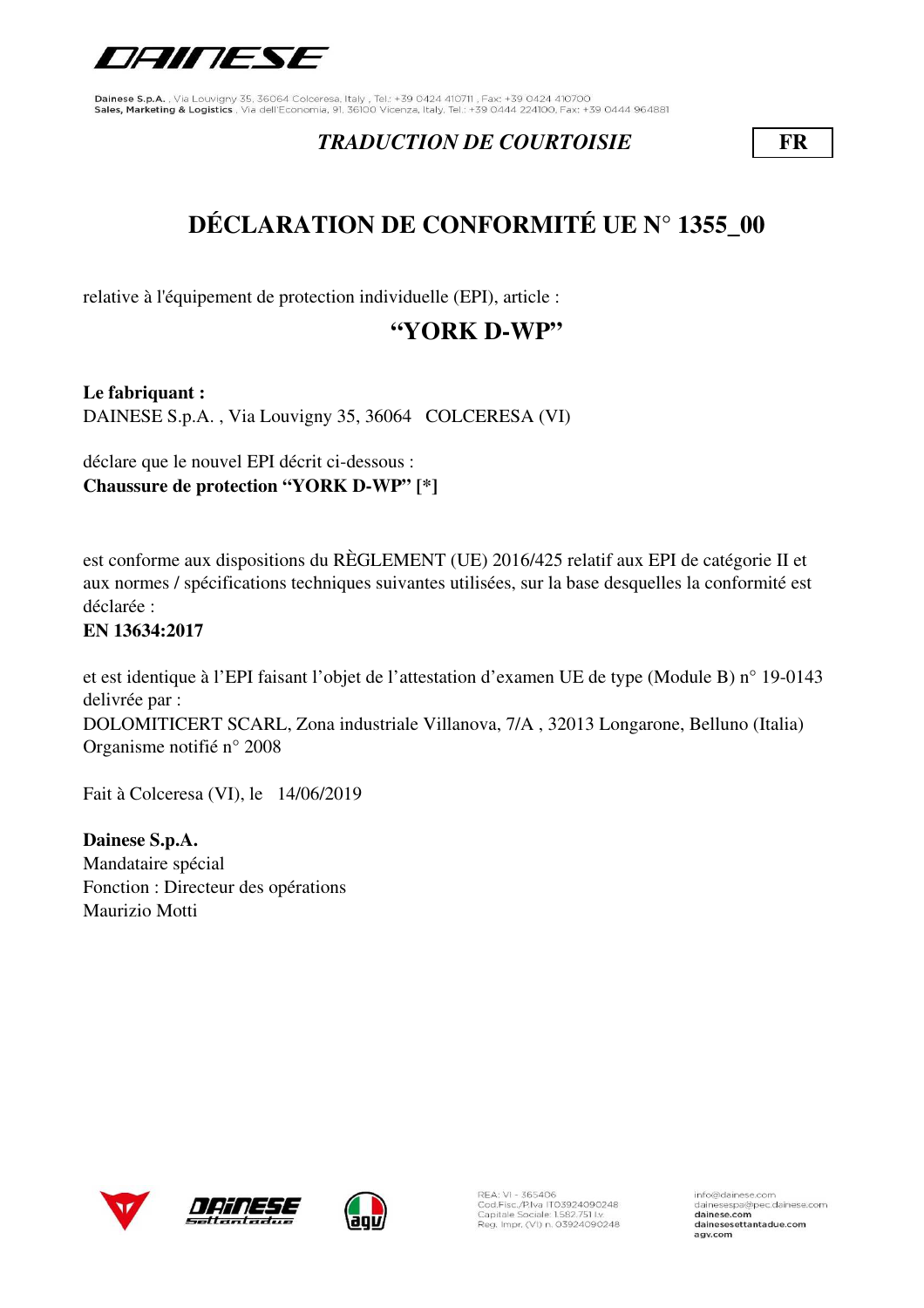

### *UOFFICIEL OVERSÆTTELSE* **DK/DA**

## **EU-OVERENSSTEMMELSESERKLÆRING nr. 1355\_00**

om personlige værnemidler, artikel:

## **"YORK D-WP"**

**Fabrikanten:** 

DAINESE S.p.A. , Via Louvigny 35, 36064 COLCERESA (VI)

erklærer, at det nye personlige værnemiddel, som beskrives i det følgende: **Beskyttelsesfodtøj "YORK D-WP" [\*]**

er i overensstemmelse med bestemmelserne i FORORDNING (EU) 2016/425 om personlige værnemidler i kategori II og følgende standarder/tekniske specifikationer, der ligger til grund for overensstemmelseserklæringen:

#### **EN 13634:2017**

et est identique à l'EPI faisant l'objet de l'attestation d'examen UE de type (Module B) n° 19-0143 delivrée par : DOLOMITICERT SCARL, Zona industriale Villanova, 7/A , 32013 Longarone, Belluno (Italia) Godkendte testinstitut nr. 2008

Udfærdiget i Colceresa (VI), den 14/06/2019

**Dainese S.p.A.** Prokurist Stilling: Chief Operating Officer Maurizio Motti







REA: VI - 365406<br>Cod.Fisc./P.Iva IT03924090248<br>Capitale Sociale: 1.582.751 I.v. Reg. Impr. (VI) n. 03924090248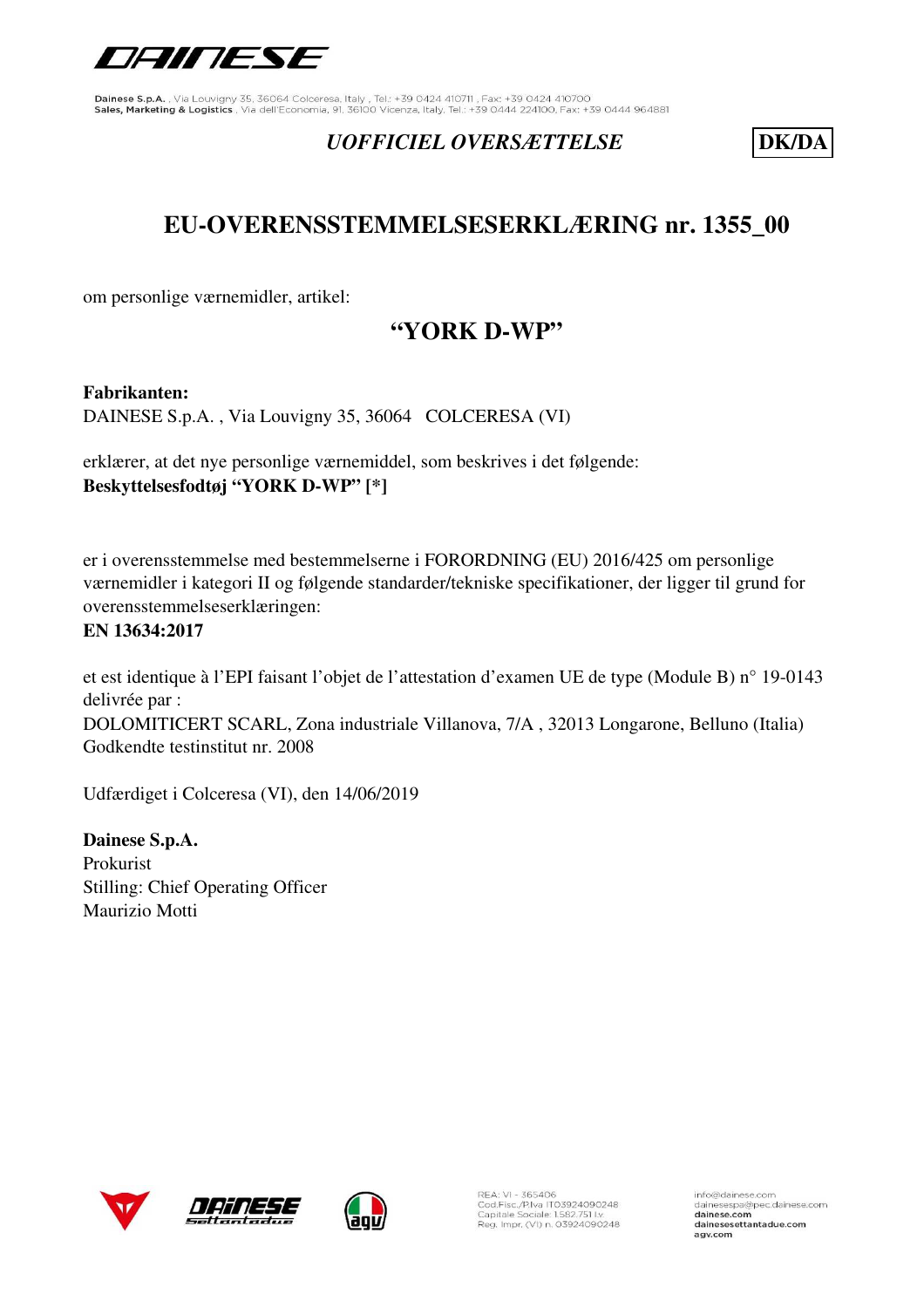

### *HOFFELIJKHEIDSVERTALING* **NL**

## **EU-CONFORMITEITSVERKLARING n° 1355\_00**

betreffende Persoonlijke Beschermingsmiddelen (PBM), artikel:

## **"YORK D-WP"**

**De fabrikant:** DAINESE S.p.A. , Via Louvigny 35, 36064 COLCERESA (VI)

verklaart dat het nieuwe PBM dat hier beschreven wordt: **Beschermingsschoeisel "YORK D-WP" [\*]**

in overeenstemming is met de bepalingen van de VERORDENING (EU) 2016/425 voor PBM's uit categorie II en met de volgende aangewende normen / technische specificaties met betrekking tot die waarvoor de conformiteit wordt verklaard: **EN 13634:2017**

en identiek is aan het PBM dat onderwerp is van het certificaat van EU-typeonderzoek (Module B) nr. 19-0143 afgeleverd door: DOLOMITICERT SCARL, Zona industriale Villanova, 7/A , 32013 Longarone, Belluno (Italia) Erkende Instantie nr. 2008

Opgesteld te Colceresa (VI), op 14/06/2019

**Dainese S.p.A.** Speciale gevolmachtigde Bevoegdheid: Chief Operation Officer Maurizio Motti





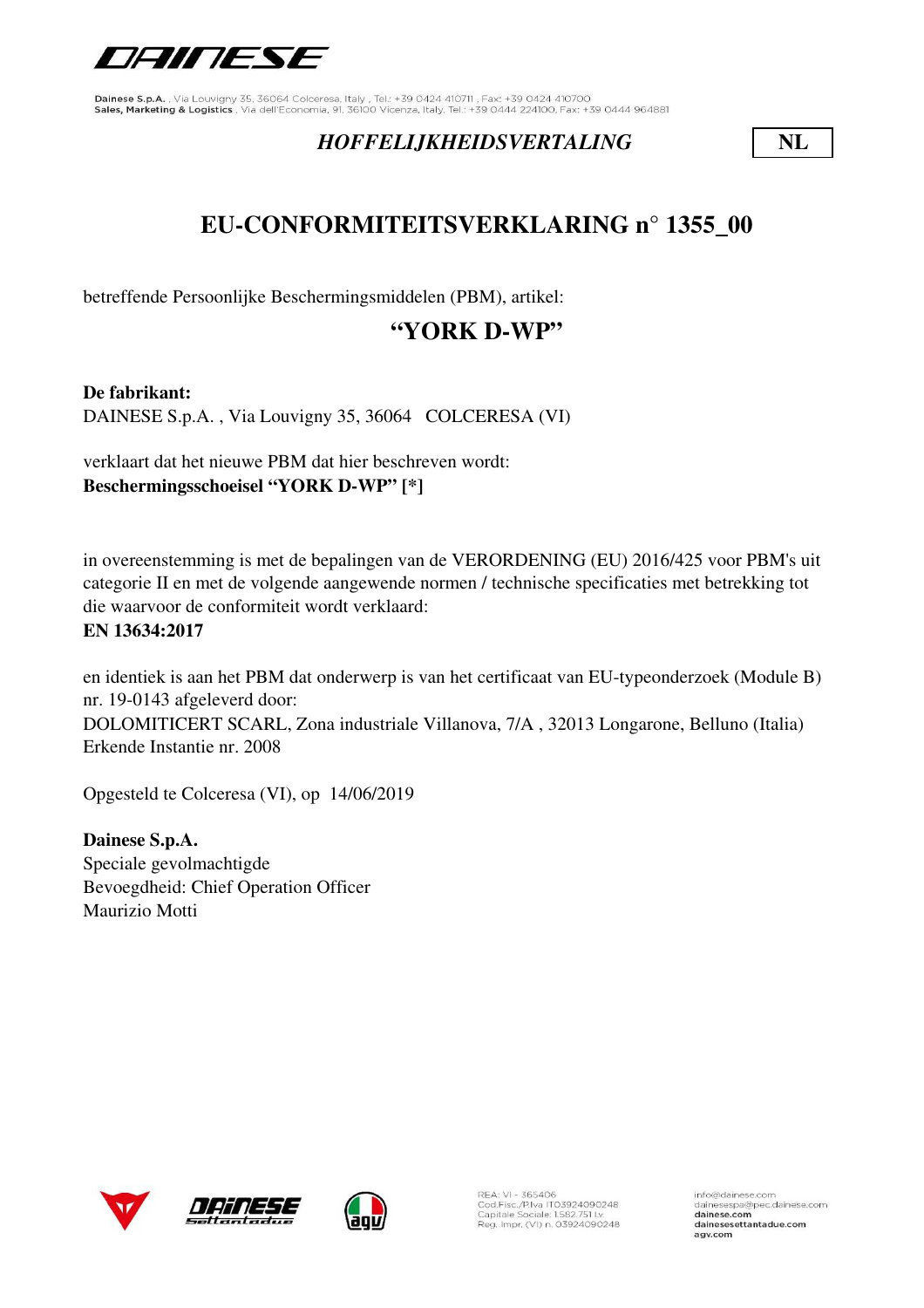

## *НЕОФИЦИАЛЬНЫЙ ПЕРЕВОД* **RU**

# **ЕС ДЕКЛАРАЦИЯ СООТВЕТСТВИЯ № 1355\_00**

выдана на Средство Индивидуальной Защиты (СИЗ), изделие:

## **"YORK D-WP"**

**Изготовитель:**

DAINESE S.p.A. , Via Louvigny 35, 36064 COLCERESA (VI)

заявляет, что новое изделие СИЗ, описание которого приводится ниже: **Защитная обувь "YORK D-WP" [\*]**

соответствует требованиям РЕГЛАМЕНТА (ЕС) 2016/425 по СИЗ категории II и следующим нормативам / техническим спецификациям, в отношении которых подтверждается соответствие:

#### **EN 13634:2017**

идентичен СИЗ, на который составлен сертификат испытания ЕС типа (Форма В) № 19-0143 выдан:

DOLOMITICERT SCARL, Zona industriale Villanova, 7/A , 32013 Longarone, Belluno (Italia) Авторизованный орган № 2008

Декларация составлена в г. Colceresa (VI), 14/06/2019

**Dainese S.p.A.** Уполномоченный представитель Должность: Исполнительный Директо Maurizio Motti





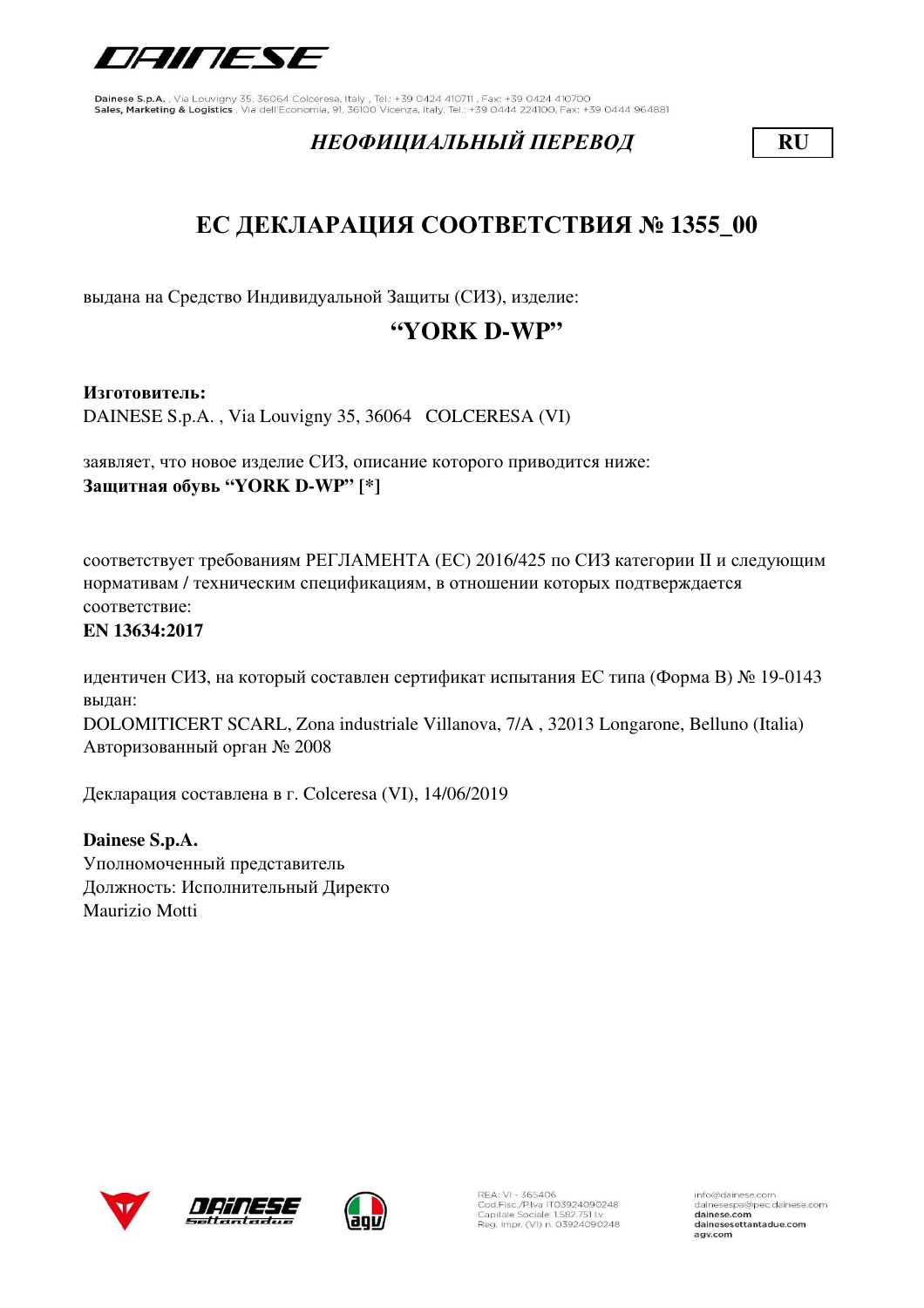

## *TRADUÇÃO DE CORTESIA* **PT**

# **DECLARAÇÃO DE CONFORMIDADE UE n.° 1355\_00**

do Equipamento de Proteção Individual (EPI), artigo:

## **"YORK D-WP"**

**O fabricante:**

DAINESE S.p.A. , Via Louvigny 35, 36064 COLCERESA (VI)

declara que o novo EPI descrito abaixo: **Calçado de proteção "YORK D-WP" [\*]**

está em conformidade com as disposições do REGULAMENTO (UE) 2016/425 para os EPIs de categoria II e com as seguintes normas / especificações técnicas utilizadas em relação às quais é declarada a conformidade:

### **EN 13634:2017**

e é idêntico ao EPI descrito no certificado de exame UE de tipo (Módulo B) n° 19-0143 emitido por:

DOLOMITICERT SCARL, Zona industriale Villanova, 7/A , 32013 Longarone, Belluno (Italia) Organismo Notificado n° 2008

Feito em Colceresa (VI), em 14/06/2019

**Dainese S.p.A.** Procurador com poderes especiais Qualificação: Diretor de Operações Maurizio Motti





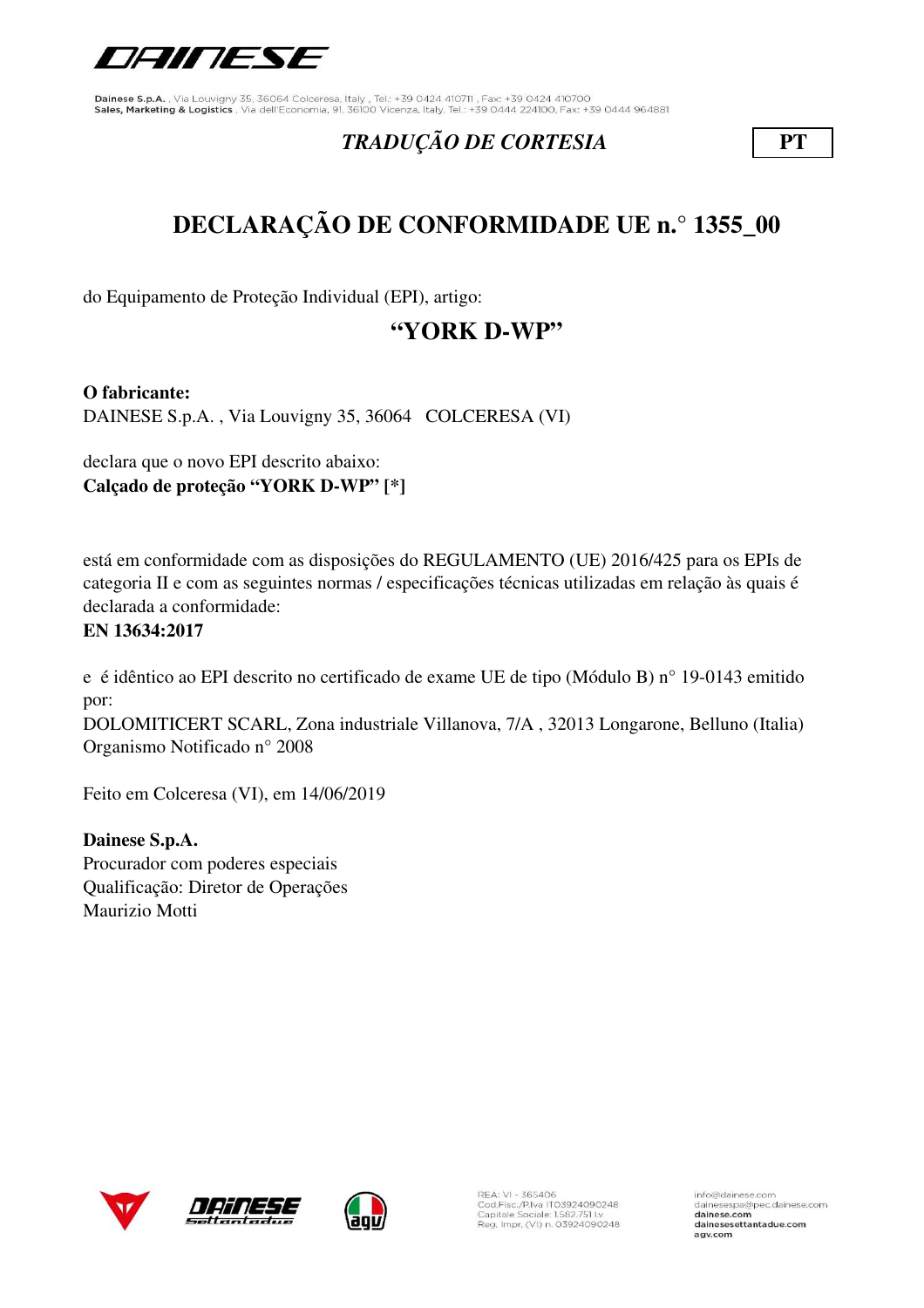

## *TRADUCCIÓN DE CORTESÍA* **ES**

# **DECLARACIÓN DE CONFORMIDAD UE n° 1355\_00**

correspondiente al Equipo de Protección Individual (EPI), artículo :

## **"YORK D-WP"**

**El fabricante:**

DAINESE S.p.A. , Via Louvigny 35, 36064 COLCERESA (VI)

declara que el nuevo EPI descrito seguidamente: **Calzado protector "YORK D-WP" [\*]**

cumple las disposiciones del REGLAMENTO (UE) 2016/425 para los EPI de categoría II así como las siguientes normas y especificaciones técnicas utilizadas, respecto a las cuales se declara su conformidad:

### **EN 13634:2017**

y es idéntico al EPI objeto del certificado de examen UE de tipo (Módulo B) n° 19-0143 expedido por:

DOLOMITICERT SCARL, Zona industriale Villanova, 7/A , 32013 Longarone, Belluno (Italia) Organismo Notificado n° 2008

Hecho en Colceresa (VI), en fecha 14/06/2019

**Dainese S.p.A.** Apoderado En concepto de: Director General Maurizio Motti





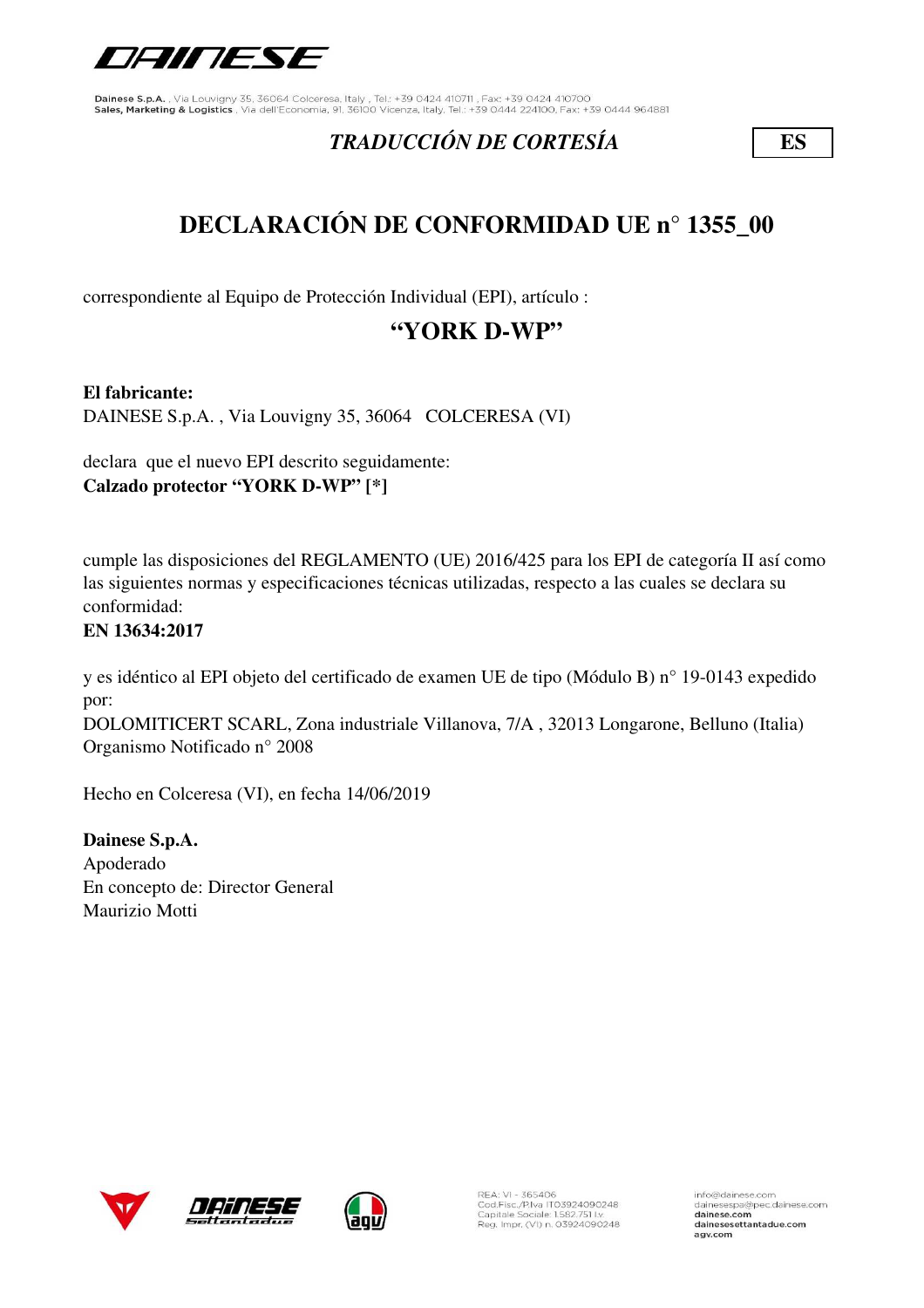

## *ARTIGHETSÖVERSÄTTNING* **SE**

# **EU-FÖRSÄKRAN OM ÖVERENSSTÄMMELSE nr 1355\_00**

angående personlig skyddsutrustning, artikel:

## **"YORK D-WP"**

**Tillverkaren:** 

DAINESE S.p.A. , Via Louvigny 35, 36064 COLCERESA (VI)

försäkrar att den nya personliga skyddsutrustning som beskrivs följande: **Skyddsskor "YORK D-WP" [\*]**

är i överensstämmelse med bestämmelserna i FÖRORDNING (EU) 2016/425 för personlig skyddsutrustning i kategori II och följande standarder/tekniska specifikationer som används för försäkran om överensstämmelse:

### **EN 13634:2017**

och är identisk med den personliga skyddsutrustning som är föremål för EU-typintyg (modul B) nr 19-0143 som har utfärdats av: DOLOMITICERT SCARL, Zona industriale Villanova, 7/A , 32013 Longarone, Belluno (Italia) Anmälda organet nr 2008

Utfärdat i Colceresa (VI) 14/06/2019

**Dainese S.p.A.** Prokurist Kvalifikation: Operativ chef Maurizio Motti







REA: VI - 365406<br>Cod.Fisc./P.Iva IT03924090248<br>Capitale Sociale: 1.582.751 Lv. Reg. Impr. (VI) n. 03924090248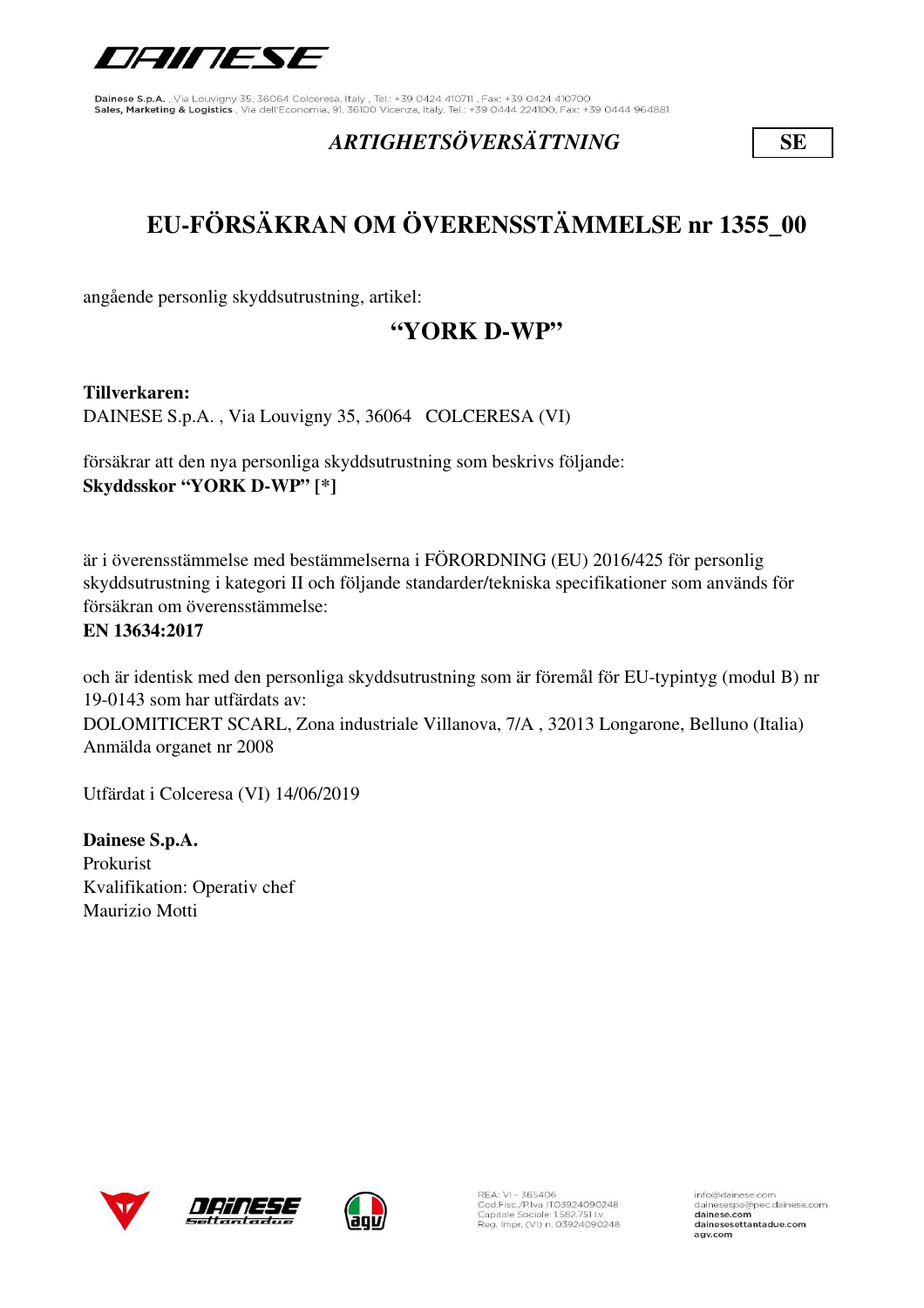

### *ΜΕΤΑΦΡΑΣΗ ΑΠΟ ΕΥΓΕΝΕΙΑ* **GR/EL**

## **ΔΗΛΩΣΗ ΣΥΜΜΟΡΦΩΣΗΣ ΕΕ αρ. 1355\_00**

αναφορικά με το Μέσο Ατομικής Προστασίας (ΜΑΠ), προϊόν:

## **"YORK D-WP"**

**Ο κατασκευαστής:** DAINESE S.p.A. , Via Louvigny 35, 36064 COLCERESA (VI)

δηλώνει ότι το νέο ΜΑΠ που περιγράφεται παρακάτω: **Προστατευτικό υπόδημα "YORK D-WP" [\*]**

συμμορφούται με τις διατάξεις του ΚΑΝΟΝΙΣΜΟΥ (ΕΕ) 2016/425 για τα ΜΑΠ κατηγορίας II και με τα παρακάτω πρότυπα / τεχνικές προδιαγραφές που χρησιμοποιούνται σε σχέση με τις οποίες έχει δηλωθεί η συμμόρφωση:

### **EN 13634:2017**

και είναι ίδιο με το ΜΑΠ αντικείμενο του πιστοποιητικού εξέτασης τύπου ΕΕ (Έντυπο B) αρ. 19- 0143 που έχει χορηγηθεί από: DOLOMITICERT SCARL, Zona industriale Villanova, 7/A , 32013 Longarone, Belluno (Italia) Διαπιστευμένο Οργανισμό αρ. 2008

Στη Colceresa (VI), στις 14/06/2019

**Dainese S.p.A.** Ειδικός Πληρεξούσιος Ιδιότητα: Γενικός Διευθυντής Λειτουργιών (Chief Operation Officer) Maurizio Motti







REA: VI - 365406<br>Cod.Fisc./P.Iva IT03924090248<br>Capitale Sociale: 1.582.751 Lv. Reg. Impr. (VI) n. 03924090248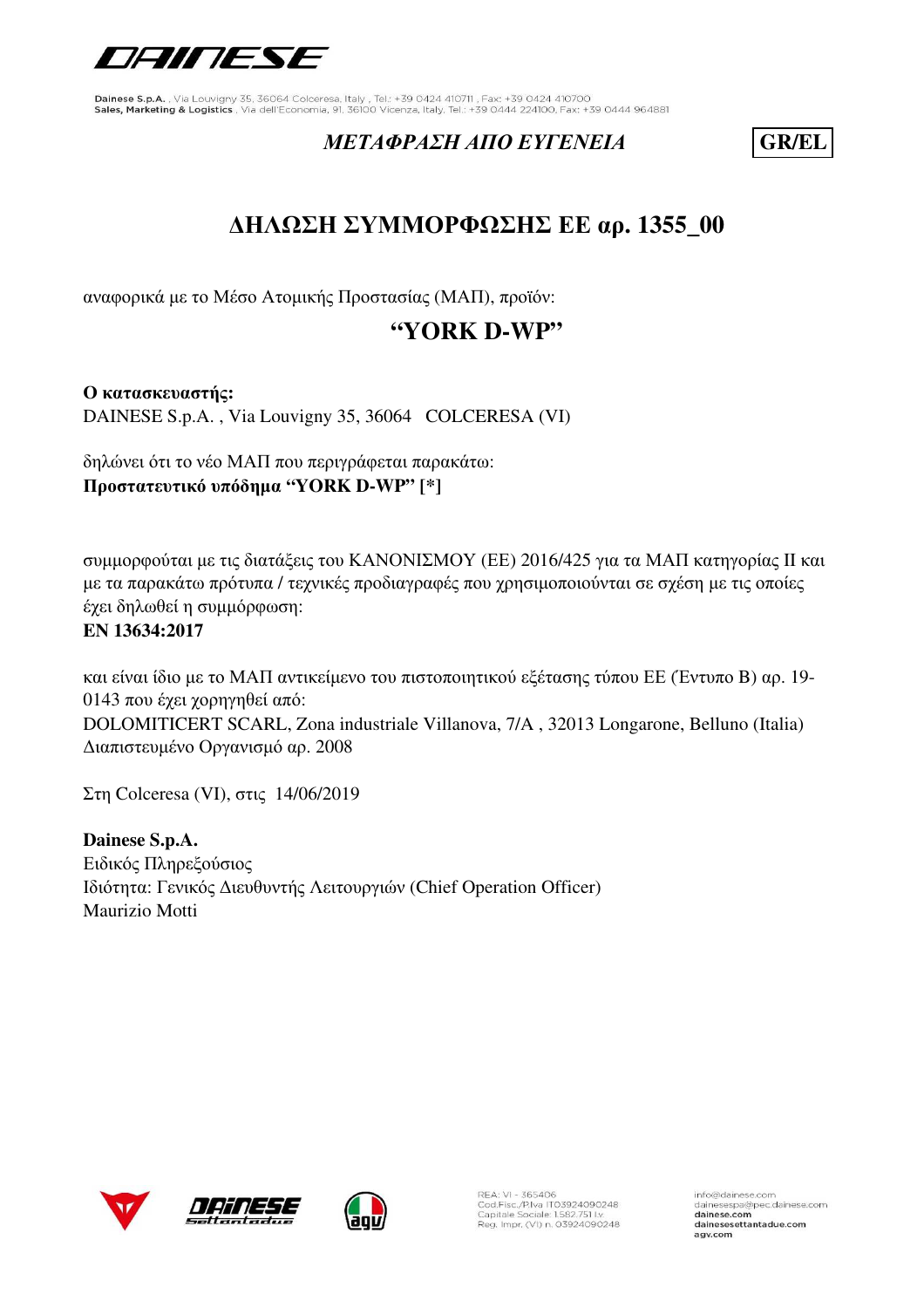

## *EPÄVIRALLINEN KÄÄNNÖS* **FI**

## **EU-VAATIMUSTENMUKAISUUSVAKUUTUS nro 1355\_00**

koskien henkilönsuojainta, tuote:

## **"YORK D-WP"**

**Valmistaja:** 

DAINESE S.p.A. , Via Louvigny 35, 36064 COLCERESA (VI)

vakuuttaa, että alla kuvailtu uusi henkilönsuojain: **Suojajalkine "YORK D-WP" [\*]**

on asetuksen (EU) 2016/425 luokan II henkilönsuojaimia koskevien säännösten ja seuraavien standardien / teknisten eritelmien, joiden perusteella vaatimustenmukaisuusvakuutus on annettu, mukainen:

#### **EN 13634:2017**

ja samanlainen kuin henkilönsuojain, jolle on annettu EU-tyyppitarkastustodistus (moduuli B) nro 19-0143 antanut: DOLOMITICERT SCARL, Zona industriale Villanova, 7/A , 32013 Longarone, Belluno (Italia) Ilmoitettu laitos nro 2008

Tehty Colceresa (VI), 14/06/2019

**Dainese S.p.A.** Valtuutettu edustaja Tehtävänimike: Toimitusjohtaja Maurizio Motti







REA: VI - 365406<br>Cod.Fisc./P.Iva IT03924090248<br>Capitale Sociale: 1.582.751 I.v. Reg. Impr. (VI) n. 03924090248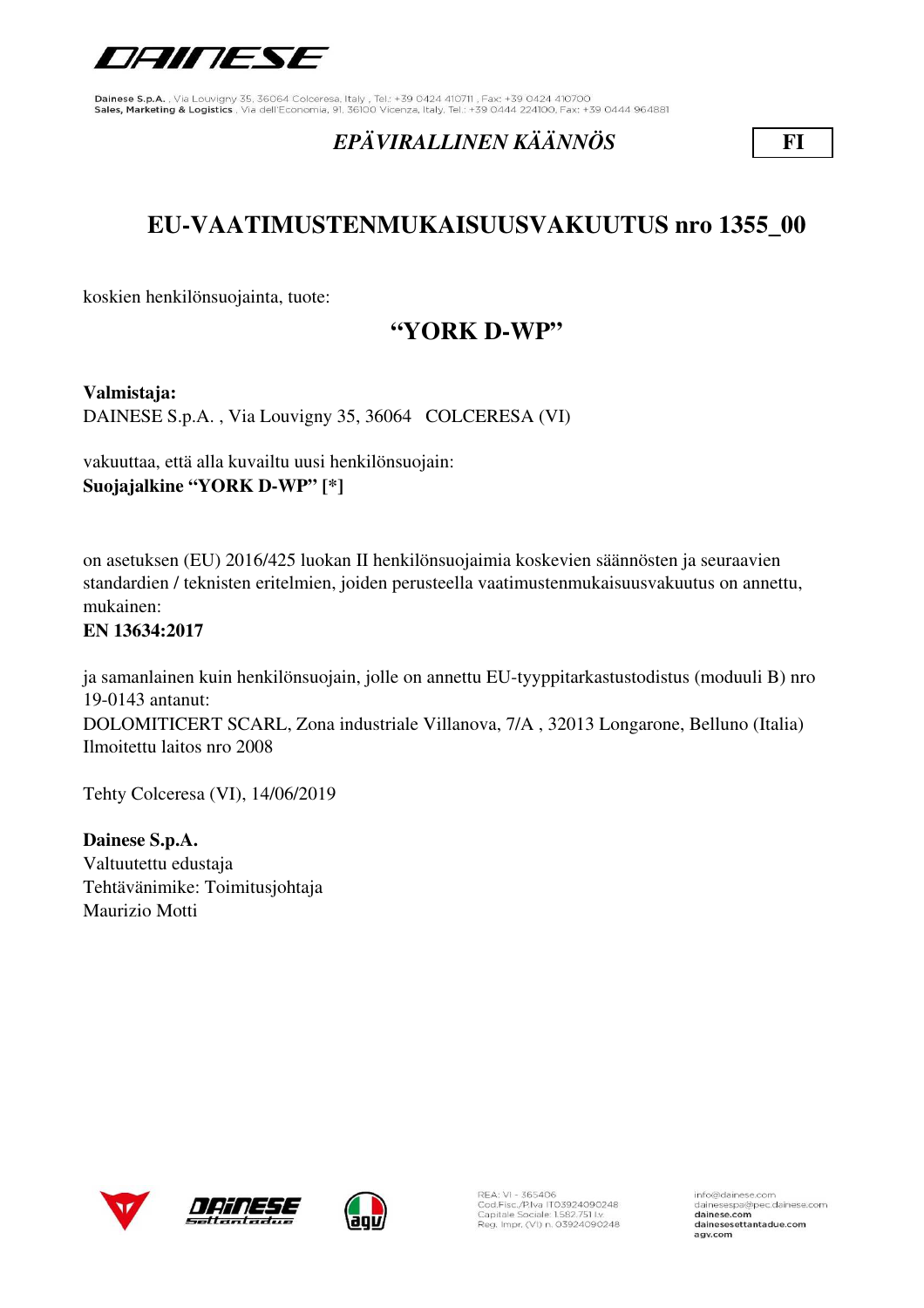

## *TŁUMACZENIE DZIĘKI UPRZEJMOŚCI* **PL**

# **DEKLARACJA ZGODNOŚCI UE nr 1355\_00**

dotycząca sprzętu ochrony indywidualnej (PPE), artykuł:

## **"YORK D-WP"**

### **Producent:**

DAINESE S.p.A. , Via Louvigny 35, 36064 COLCERESA (VI)

oświadcza, że nowy opisany poniżej sprzęt ochrony indywidualnej: **Obuwie ochronne "YORK D-WP" [\*]**

jest zgodny z przepisami ROZPORZĄDZENIA (UE) 2016/425 dla kategorii II oraz z następującymi normami / specyfikacjami technicznymi, w odniesieniu do których deklarowana jest zgodność:

### **EN 13634:2017**

oraz jest identyczny ze sprzętem ochrony indywidualnej objętym świadectwem badania typu UE (Moduł B) nr 19-0143 wydanym przez:

DOLOMITICERT SCARL, Zona industriale Villanova, 7/A , 32013 Longarone, Belluno (Italia) Akredytowany instytut nr 2008

Sporządzonym w Colceresa (VI), dnia 14/06/2019

**Dainese S.p.A.** Prokurator specjalny Kwalifikacja: Dyrektor operacyjny Maurizio Motti





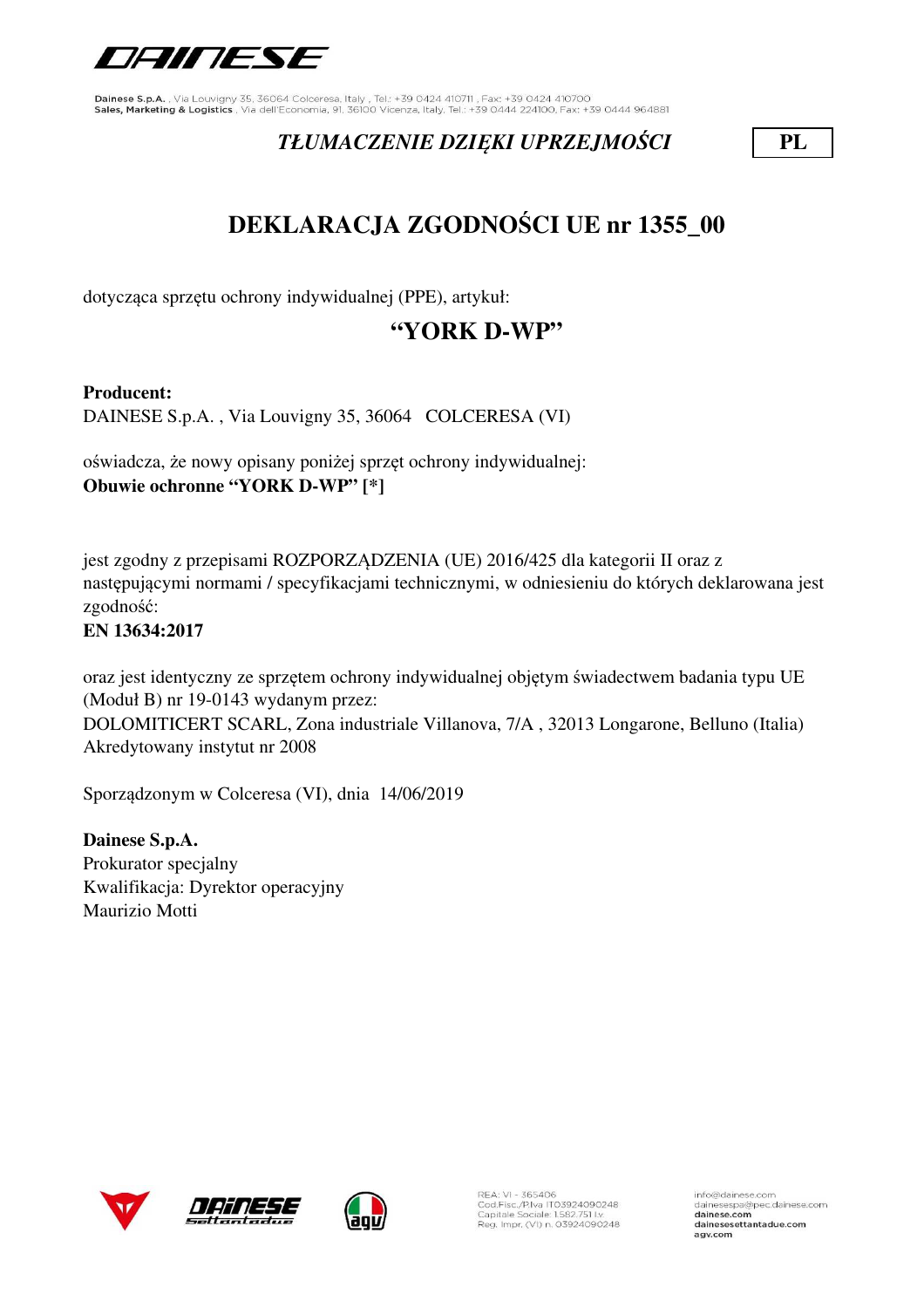

### 非公式翻訳 **JP**



## **EU** 適合表明書 **No. 1355\_00**

個人用保護具(PPE)、品名:

### **"YORK D-WP"**

### 製造者**:**

DAINESE S.p.A. , Via Louvigny 35, 36064 COLCERESA (VI)

は、次に記述するPPEの新製品: 保護フットウェア **"YORK D-WP" [\*]**

が、第2級のPPEのためのEU規則2016/425のおよび以下の工業規格/基準の対象事項に適合 していることを表明します。

**EN 13634:2017**

さらに本品は次の検査により認証を取得したものと同一のPPEであることを表明します。 EUタイプ検査(モジュールB) No. 19-0143 表明者: DOLOMITICERT SCARL, Zona industriale Villanova, 7/A , 32013 Longarone, Belluno (Italia) 認証機関 2008

表明地: Colceresa (VI), Italy、表明日: 14/06/2019

**Dainese S.p.A.** 代理人 資格: 最高執行責任者 Maurizio Motti





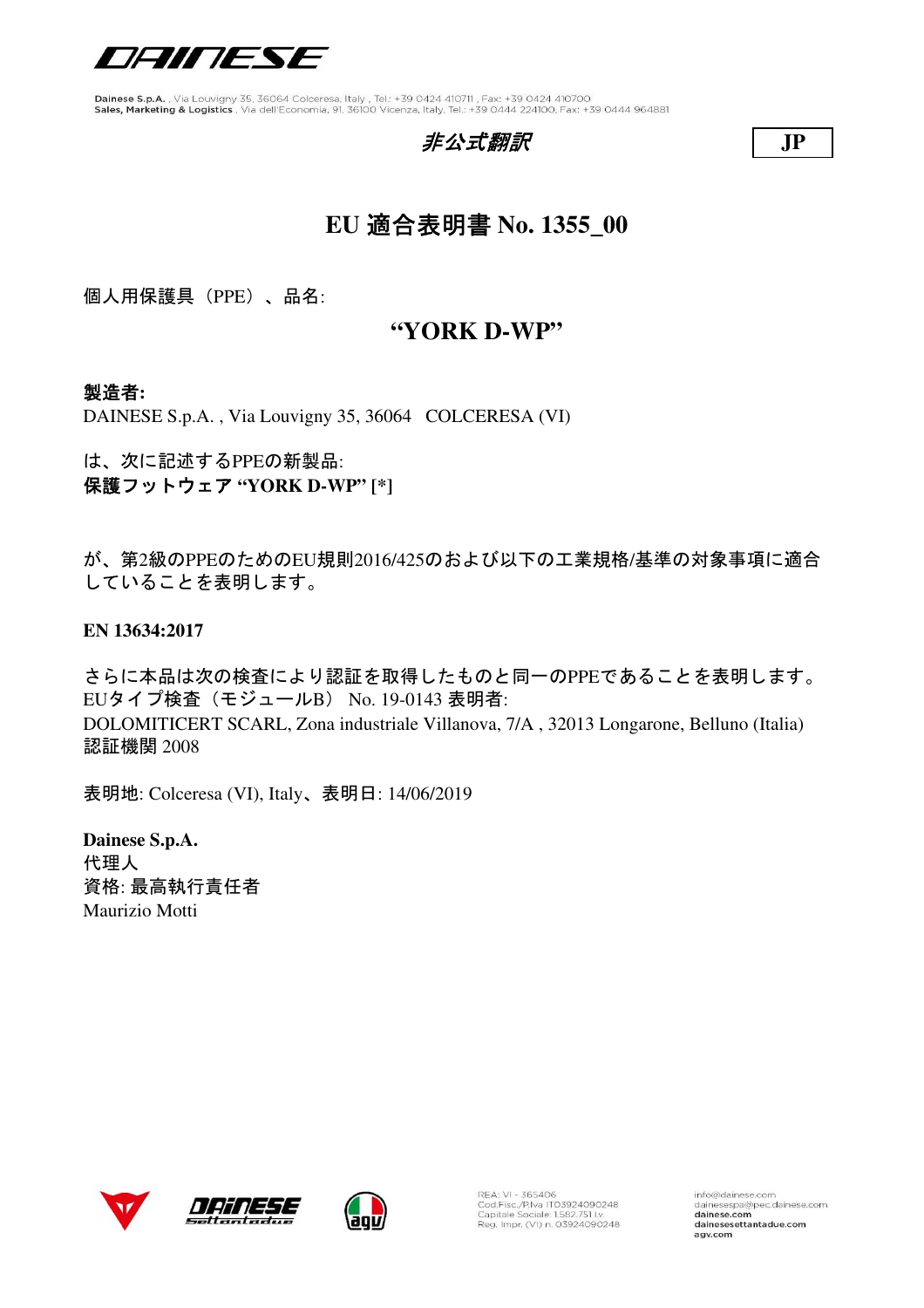

## *ORIENTAČNÝ PREKLAD* **SK**

# **EÚ VYHLÁSENIE O ZHODE č. 1355\_00**

k osobnému ochrannému prostriedku (OOP), výr.:

## **"YORK D-WP"**

**Výrobca:**

DAINESE S.p.A. , Via Louvigny 35, 36064 COLCERESA (VI)

vyhlasuje, že nový OOP opísaný nižšie: **Ochranné topánky "YORK D-WP" [\*]**

je v zhode s ustanoveniami NARIADENIA EP a RADY (EÚ) 2016/425 o OOP kategórie II a s nasledujúcimi použitými technickými normami / špecifikáciami, na základe ktorých sa vyhlasuje zhoda:

### **EN 13634:2017**

a je totožný s OOP, na ktorý sa vzťahuje formulár B certifikátu EÚ skúšky typu č. 19-0143 Vydané:

DOLOMITICERT SCARL, Zona industriale Villanova, 7/A , 32013 Longarone, Belluno (Italia) Notifikovaný certifikačný orgán č. 2008

V Colceresa (VI), dňa 14/06/2019

**Dainese S.p.A.** Osobitný prokurista Funkcia: Prevádzkový riaditeľ Maurizio Motti





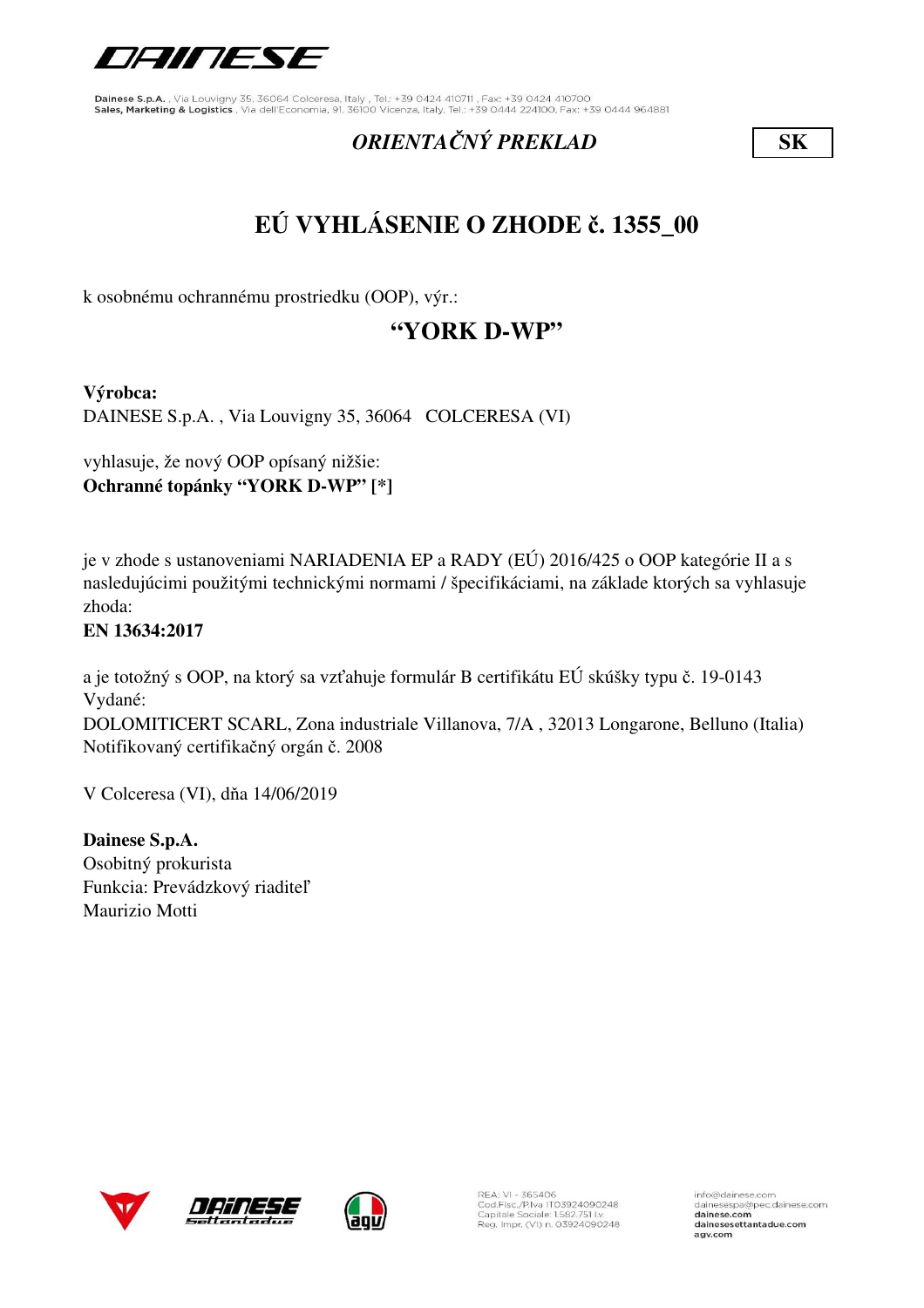

### *VLJUDNOSTNI PREVOD* **SL**

## **IZJAVA O SKLADNOSTI EU št. 1355\_00**

naprave za Osebno Zaščioi Osebe (OZO), člen:

## **"YORK D-WP"**

**Proizvajalec:** DAINESE S.p.A. , Via Louvigny 35, 36064 COLCERESA (VI)

izjavlja, da nov spodaj opisan varnostni sistem OZO : **Zaščitna obutev "YORK D-WP" [\*]**

je v skladu z dispozicijami PRAVILNIKA(EU) 2016/425 za OZO II kategorije in s sledečimi predpisi / tehničnimi in standardnimi specifikacijami, na osnovi katerih se izdaja izjava o skladnosti:

**EN 13634:2017**

in je identična napravi za OZO potrdila po pregledu EU tipa (Modela B) št. 19-0143 izdanega: DOLOMITICERT SCARL, Zona industriale Villanova, 7/A , 32013 Longarone, Belluno (Italia) Notificiran Organ št. 2008

V Colceresa (VI), dne 14/06/2019

**Dainese S.p.A.** Posebni prokurator Kvalifikacija: Direktor proizvodnje Maurizio Motti







REA: VI - 365406<br>Cod.Fisc./P.Iva IT03924090248<br>Capitale Sociale: 1.582.751 Lv. Reg. Impr. (VI) n. 03924090248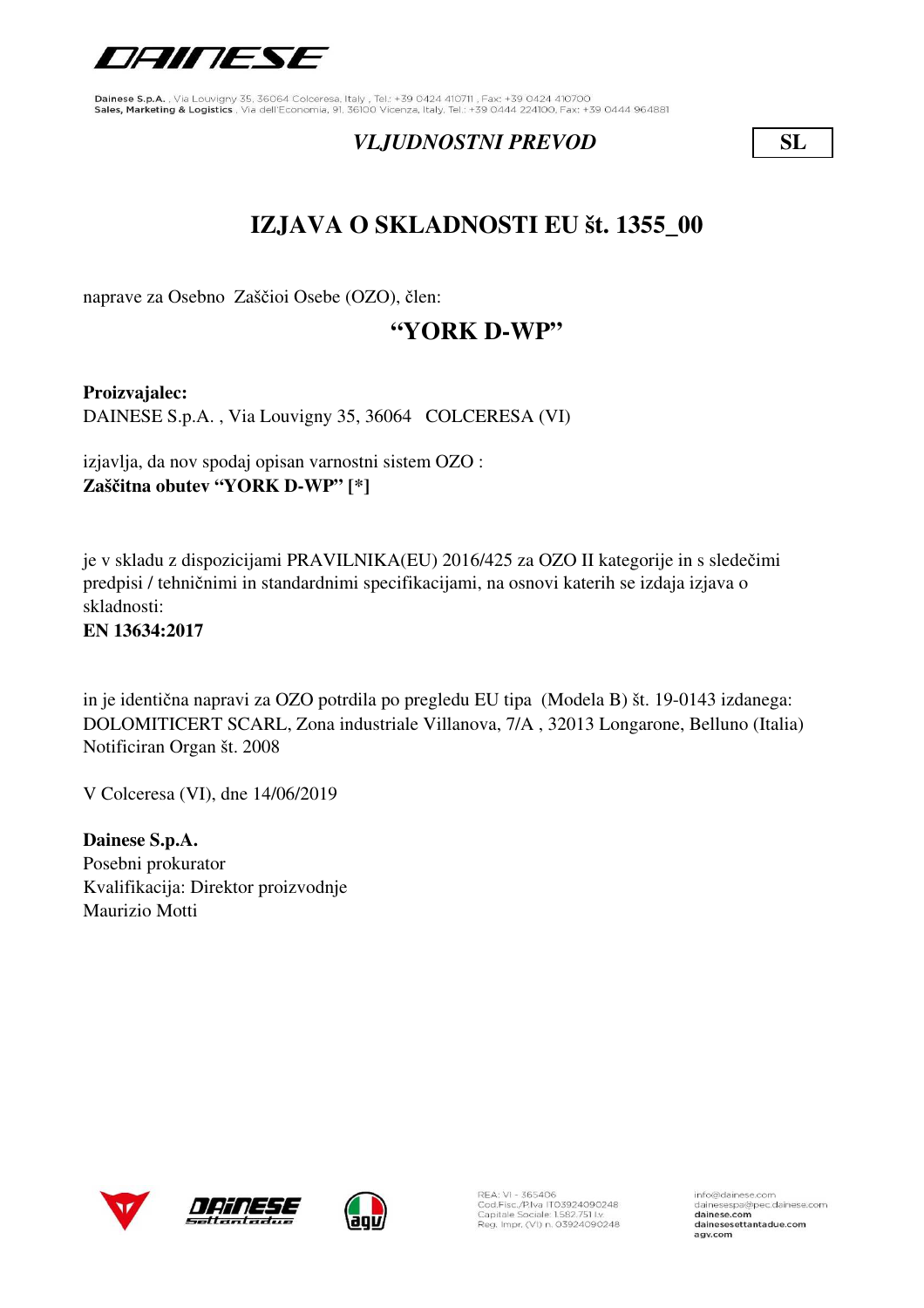

## *NEZÁVAZNÝ PŘEKLAD* **CZ**

# **PROHLÁŠENÍ O SHODNOSTI EU č. 1355\_00**

týkající se osobního ochranného prostředku (OOP), výrobek:

## **"YORK D-WP"**

**Výrobce:**

DAINESE S.p.A. , Via Louvigny 35, 36064 COLCERESA (VI)

prohlašuje, že zde popsaný nový OOP: **Ochranné boty "YORK D-WP" [\*]**

je shodný s ustanoveními zakotvenými v NAŘÍZENÍ (EU) 2016/425 pro OOP v II. kategorii a s následujícími předpisy / technickými normami, které byly ve vztahu k výrobku uplatněny a na něž se prohlášení o shodnosti vztahuje:

#### **EN 13634:2017**

je stejný jako OOP, na který se vztahuje osvědčení o typové zkoušce EU (formulář B) č. 19-0143 vydáno kým: DOLOMITICERT SCARL, Zona industriale Villanova, 7/A , 32013 Longarone, Belluno (Italia) Ověřená instituce č. 2008

V Colceresa (VI), dne 14/06/2019

**Dainese S.p.A.** Zvláštní zmocněnec Funkce: Provozní ředitel Maurizio Motti







REA: VI - 365406<br>Cod.Fisc./P.Iva IT03924090248<br>Capitale Sociale: 1.582.751 I.v. Reg. Impr. (VI) n. 03924090248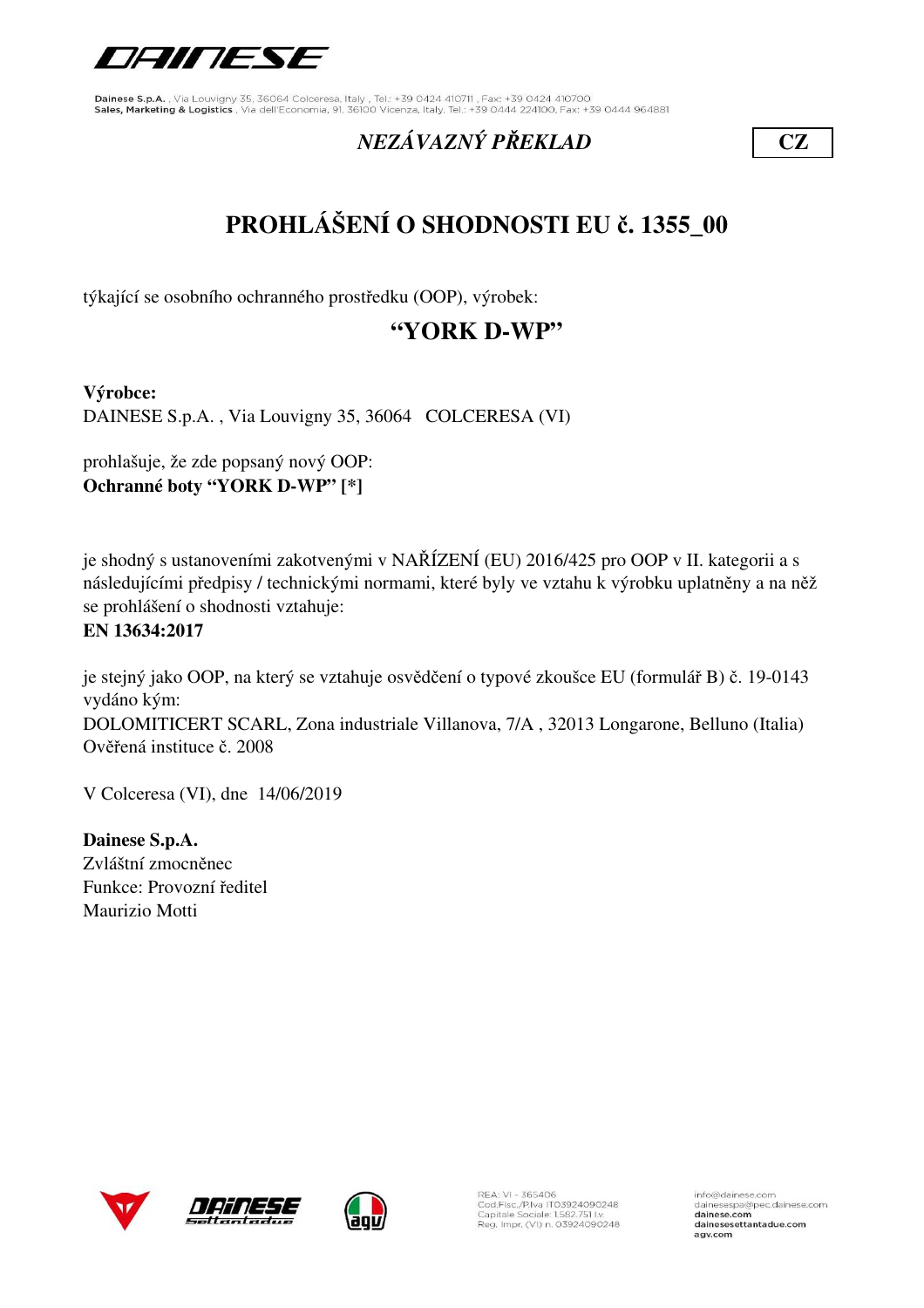

## *NEOFICIĀLAIS TULKOJUMS* **LT/LV**

# **ES ATBILSTĪBAS DEKLARĀCIJA Nr. 1355\_00**

attiecas uz individuālo aizsardzības līdzekli (IAL), produkts:

## **"YORK D-WP"**

#### **Ražotājs:**

DAINESE S.p.A. , Via Louvigny 35, 36064 COLCERESA (VI)

paziņo, ka tālāk aprakstītais jaunais IAL: **Aizsargapavi "YORK D-WP" [\*]**

atbilst REGULAI (ES) 2016/425 par II kategorijas IAL un tālāk sniegto standartu / tehnisko specifikāciju prasībām, kurām deklarēta atbilstība:

### **EN 13634:2017**

DOLOMITICERT SCARL, Zona industriale Villanova, 7/A , 32013 Longarone, Belluno (Italia) Paziņotā institūcija Nr. 2008 un tas ir identisks IAL, uz ko attiecas ES tipa pārbaudes (B modulis) sertifikāts Nr. 19-0143 ko izsniedzis:

Sagatavots Colceresa (VI), datēts 14/06/2019

**Dainese S.p.A.** Īpašais prokurors Kvalifikācija: Darbības galvenais direktors Maurizio Motti







REA: VI - 365406<br>Cod.Fisc./P.Iva IT03924090248<br>Capitale Sociale: 1.582.751 I.v. Reg. Impr. (VI) n. 03924090248